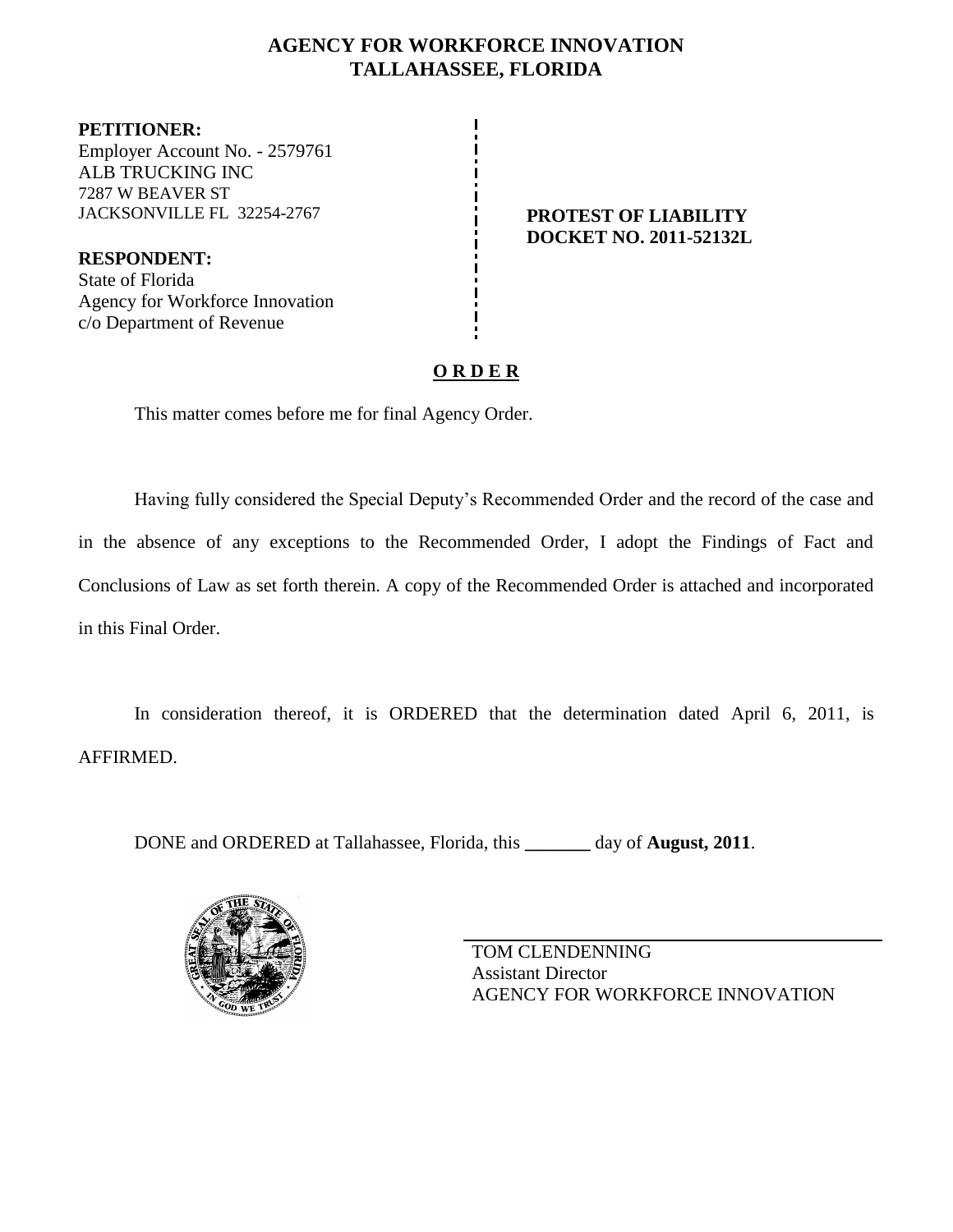### **AGENCY FOR WORKFORCE INNOVATION Unemployment Compensation Appeals**

MSC 345 CALDWELL BUILDING 107 EAST MADISON STREET TALLAHASSEE FL 32399-4143

#### **PETITIONER:**

Employer Account No. - 2579761 ALB TRUCKING INC ATTN: FRANK TONUZI 7287 W BEAVER ST JACKSONVILLE FL 32254-2767

#### **PROTEST OF LIABILITY DOCKET NO. 2011-52132L**

**RESPONDENT:** State of Florida Agency for Workforce Innovation c/o Department of Revenue

# **RECOMMENDED ORDER OF SPECIAL DEPUTY**

TO: Assistant Director Agency for Workforce Innovation

This matter comes before the undersigned Special Deputy pursuant to the Petitioner's protest of the Respondent's determination dated April 6, 2011.

After due notice to the parties, a telephone hearing was held on June 16, 2011. The Petitioner, represented by the Operations Manager, appeared and testified. The Respondent, represented by a Department of Revenue Tax Specialist, appeared and testified. The Joined Party appeared and testified.

The record of the case, including the recording of the hearing and any exhibits submitted in evidence, is herewith transmitted. Proposed Findings of Fact and Conclusions of Law were not received.

#### **Issue:**

Whether services performed for the Petitioner by the Joined Party and other individuals working as drivers constitute insured employment pursuant to Sections 443.036(19), 443.036(21); 443.1216, Florida Statutes, and if so, the effective date of the liability.

#### **Findings of Fact:**

- 1. The Petitioner is a trucking company which owns trucks and trailers that are used to transport freight. The Petitioner also uses some owner operators to transport freight using trucks that are the property of the owner operators.
- 2. The Joined Party was hired by the Petitioner in approximately June 2008 to drive a truck owned by the Petitioner. The Joined Party was an employee of the Petitioner and was paid by the mile. The Petitioner withheld payroll taxes from the pay and at the end of each year the Petitioner reported the Joined Party's earnings on Form W-2 as wages.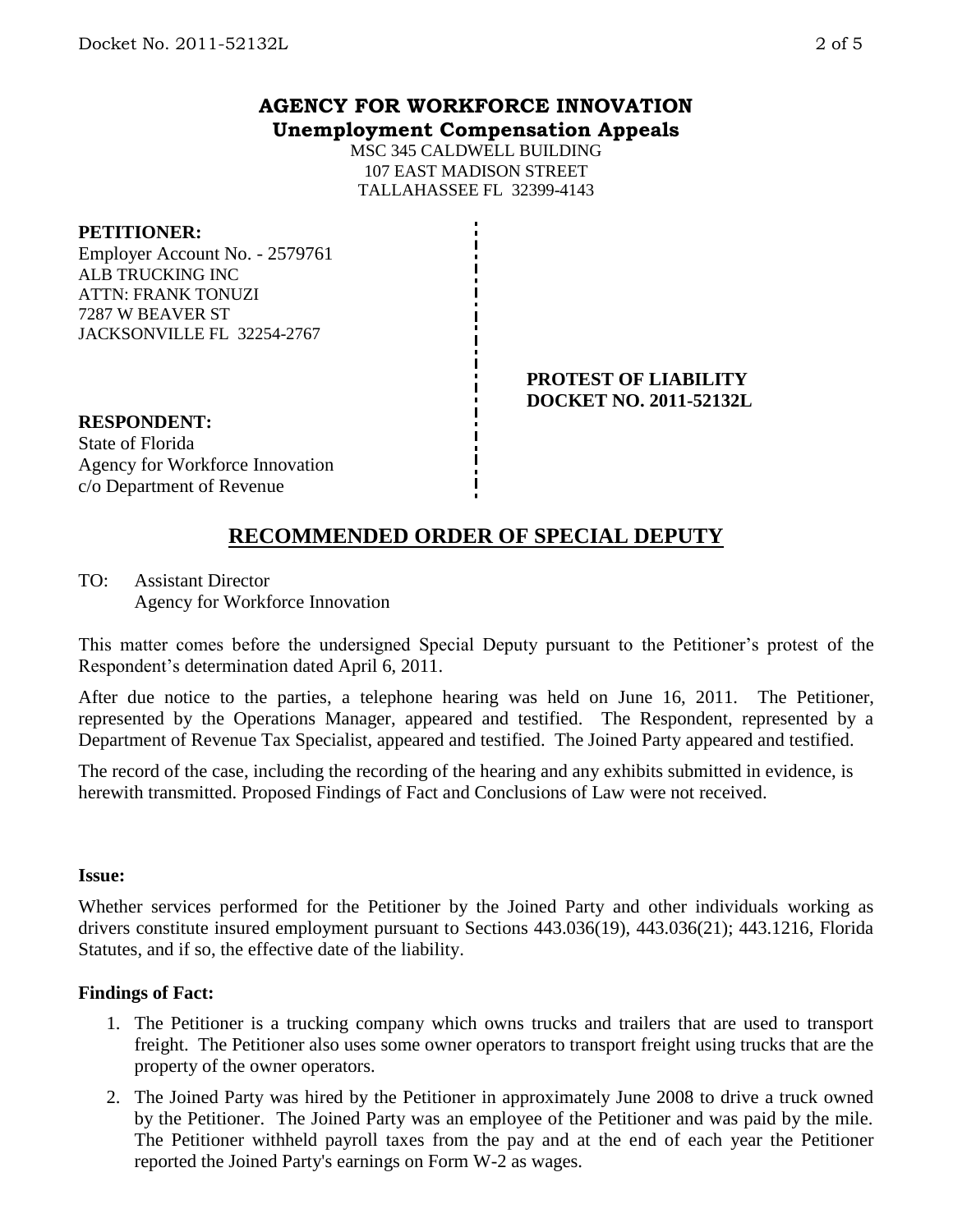- 3. The Petitioner was responsible for paying for the fuel, maintenance, repairs, insurance, and licenses for the truck.
- 4. The Petitioner told the Joined Party when to pick up the loads, where to pick up the loads, when to deliver the loads, and where to deliver the loads.
- 5. The Joined Party was prohibited from working for another trucking company while working for the Petitioner. The Joined Party was required to personally perform the work. He was not allowed to hire others to perform the work for him.
- 6. The Joined Party was required to attend periodic safety meetings conducted by the Petitioner.
- 7. The Joined Party did not have any investment in a business, did not have any occupational or business license, did not have business liability insurance, and did not offer services to the general public.
- 8. Either the Petitioner or the Joined Party were free to terminate the relationship at any time without incurring liability for breach of contract.
- 9. Effective October 1, 2009, the Petitioner informed the Joined Party in writing that "all drivers will fall under the 1099-MISC for tax purposes. Taxes will no longer be taken out of your weekly checks. Your earnings will be reported to the IRS at the end of each year on a 1099 form. Please sign below signifying that you have received this notification and this record will be placed into your personnel file for reference." The Joined Party was verbally informed that he was required to sign the notification and that if he did not he would no longer have a job with the Petitioner.
- 10. After the Joined Party signed the notification on September 27, 2009, no changes occurred in the terms and conditions under which the Joined Party performed the work except that the Petitioner discontinued withholding payroll taxes from the pay.
- 11. The Joined Party last worked for the Petitioner in approximately July 2010.
- 12. The Joined Party filed a claim for unemployment compensation benefits effective January 9, 2011. When the Joined Party did not receive credit for his earnings with the Petitioner for the period of time after October 1, 2009, a *Request for Reconsideration of Monetary Determination* was filed and an investigation was issued to the Department of Revenue to determine if the Joined Party performed services for the Petitioner as an independent contractor or as an employee. On April 6, 2011, the Department of Revenue issued a determination holding that the Joined Party and other individuals performing services for the Petitioner as drivers are the Petitioner's employees retroactive to October 1, 2009. The Petitioner filed a protest by letter dated April 13, 2011.

#### **Conclusions of Law:**

- 13. The issue in this case, whether services performed for the Petitioner by the Joined Party and other individuals as drivers constitute employment subject to the Florida Unemployment Compensation Law, is governed by Chapter 443, Florida Statutes. Section  $443.1216(1)(a)2$ ., Florida Statutes, provides that employment subject to the chapter includes service performed by individuals under the usual common law rules applicable in determining an employer-employee relationship.
- 14. The Supreme Court of the United States held that the term "usual common law rules" is to be used in a generic sense to mean the "standards developed by the courts through the years of adjudication." United States v. W.M. Webb, Inc., 397 U.S. 179 (1970).
- 15. The Supreme Court of Florida adopted and approved the tests in 1 Restatement of Law, Agency 2d Section 220 (1958), for use to determine if an employment relationship exists. See Cantor v. Cochran, 184 So.2d 173 (Fla. 1966); Miami Herald Publishing Co. v. Kendall, 88 So.2d 276 (Fla. 1956); Magarian v. Southern Fruit Distributors, 1 So.2d 858 (Fla. 1941); see also Kane Furniture Corp. v. R. Miranda, 506 So.2d 1061 (Fla. 2d DCA 1987).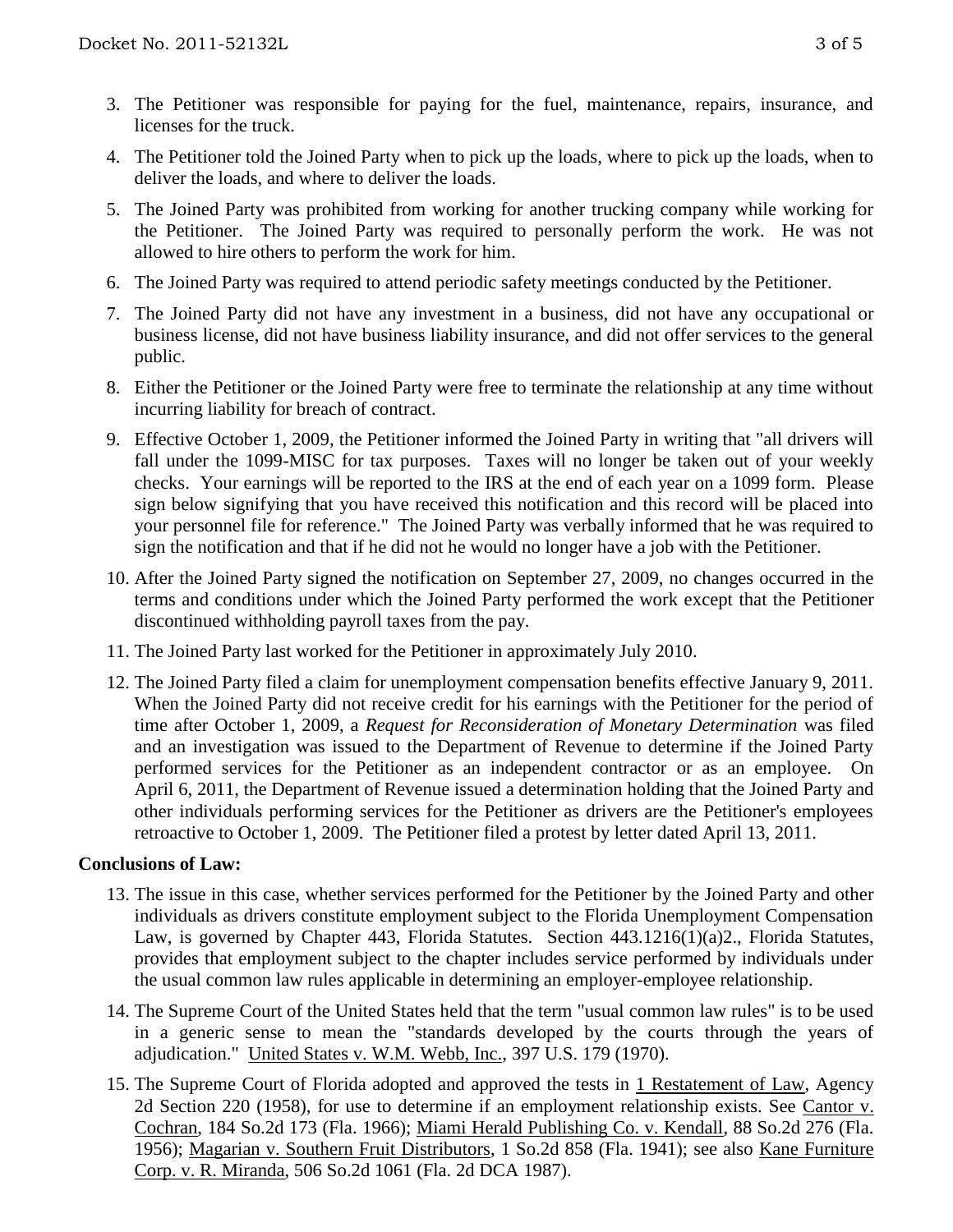- 16. Restatement of Law is a publication, prepared under the auspices of the American Law Institute, which explains the meaning of the law with regard to various court rulings. The Restatement sets forth a nonexclusive list of factors that are to be considered when judging whether a relationship is an employment relationship or an independent contractor relationship.
- 17. 1 Restatement of Law, Agency 2d Section 220 (1958) provides:
	- (1) A servant is a person employed to perform services for another and who, in the performance of the services, is subject to the other's control or right of control.
	- (2) The following matters of fact, among others, are to be considered:
		- (a) the extent of control which, by the agreement, the business may exercise over the details of the work;
		- (b) whether or not the one employed is engaged in a distinct occupation or business;
		- (c) the kind of occupation, with reference to whether, in the locality, the work is usually done under the direction of the employer or by a specialist without supervision;
		- (d) the skill required in the particular occupation;
		- (e) whether the employer or the worker supplies the instrumentalities, tools, and the place of work for the person doing the work;
		- (f) the length of time for which the person is employed;
		- $(g)$  the method of payment, whether by the time or by the job;
		- (h) whether or not the work is a part of the regular business of the employer;
		- (i) whether or not the parties believe they are creating the relation of master and servant;
		- (j) whether the principal is or is not in business.
- 18. Comments in the Restatement explain that the word "servant" does not exclusively connote manual labor, and the word "employee" has largely replaced "servant" in statutes dealing with various aspects of the working relationship between two parties.
- 19. In Department of Health and Rehabilitative Services v. Department of Labor & Employment Security, 472 So.2d 1284 (Fla. 1<sup>st</sup> DCA 1985) the court confirmed that the factors listed in the Restatement are the proper factors to be considered in determining whether an employer-employee relationship exists. However, in citing La Grande v. B&L Services, Inc., 432 So.2d 1364, 1366 (Fla. 1st DCA 1983), the court acknowledged that the question of whether a person is properly classified an employee or an independent contractor often cannot be answered by reference to "hard and fast" rules, but rather must be addressed on a case-by-case basis.
- 20. The Joined Party was hired to be an employee of the Petitioner in June 2008. Effective October 1, 2009, the Petitioner unilaterally reclassified the Joined Party and all other drivers from employees to independent contractors. The reclassification was forced upon the Joined Party and the evidence does not show that there was a meeting of the minds. The Joined Party continued to work under the exact same terms and conditions with the exception that the Petitioner discontinued withhold payroll taxes from the pay. The fact that the Petitioner chose not to withhold payroll taxes from the pay does not, standing alone, establish an independent contractor relationship. The Petitioner continued to provide the truck and trailer and continued to be responsible for all of the expenses of operation. The work performed by the Joined Party was not separate and distinct from the Petitioner's business but was an integral and necessary part of the Petitioner's business. The Petitioner controlled what work was performed, when it was performed, and how it was performed.
- 21. In Adams v. Department of Labor and Employment Security, 458 So.2d 1161 (Fla. 1st DCA 1984), the Court held that if the person serving is merely subject to the control of the person being served as to the results to be obtained, he is an independent contractor. If the person serving is subject to the control of the person being served as to the means to be used, he is not an independent contractor. It is the right of control, not actual control or interference with the work